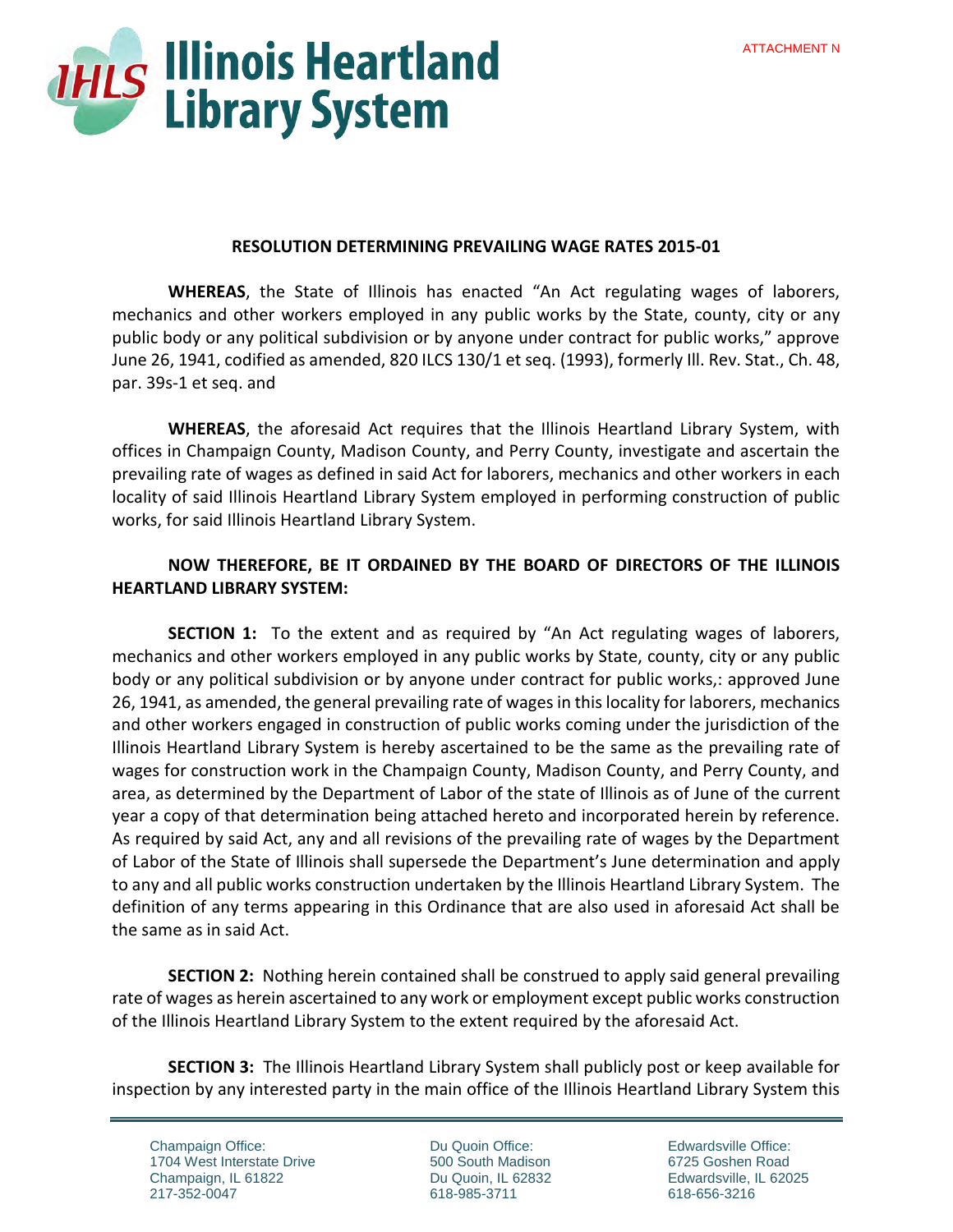

determination or any revisions of such prevailing rate of wage. A copy of this determination or of the current revised determination of prevailing rate of wages then in effect shall be attached to all contract specifications.

**SECTION 4:** The Illinois Heartland Library System shall mail a copy of this determination to any employer, and to any association of employers and to any person or association of employees who have filed their names and addresses, requesting copies of any determination stating the particular rates and the particular class of workers whose wages will be affected by such rates.

**SECTION 5:** The Illinois Heartland Library System shall promptly file a certified copy of the Ordinance with both the Secretary of State Index Division and the Department of Labor of the State of Illinois.

**SECTION 6:** The Illinois Heartland Library System shall cause to be published in newspaper of general circulation within the area a copy of this Ordinance, and such publication shall constitute notice that the determination is effective and that this is the determination of this public body.

# **PASSED THIS 23rd day of June, 2015**

 **APPROVED** 

Board President

 $\overline{\phantom{a}}$  , which is a set of the set of the set of the set of the set of the set of the set of the set of the set of the set of the set of the set of the set of the set of the set of the set of the set of the set of th

ATTEST:

#### Board Treasurer

Champaign Office: 1704 West Interstate Drive Champaign, IL 61822 217-352-0047

\_\_\_\_\_\_\_\_\_\_\_\_\_\_\_\_\_\_\_\_\_\_\_\_\_\_\_\_\_\_\_\_\_\_\_\_\_\_\_\_\_\_

Du Quoin Office: 500 South Madison Du Quoin, IL 62832 618-985-3711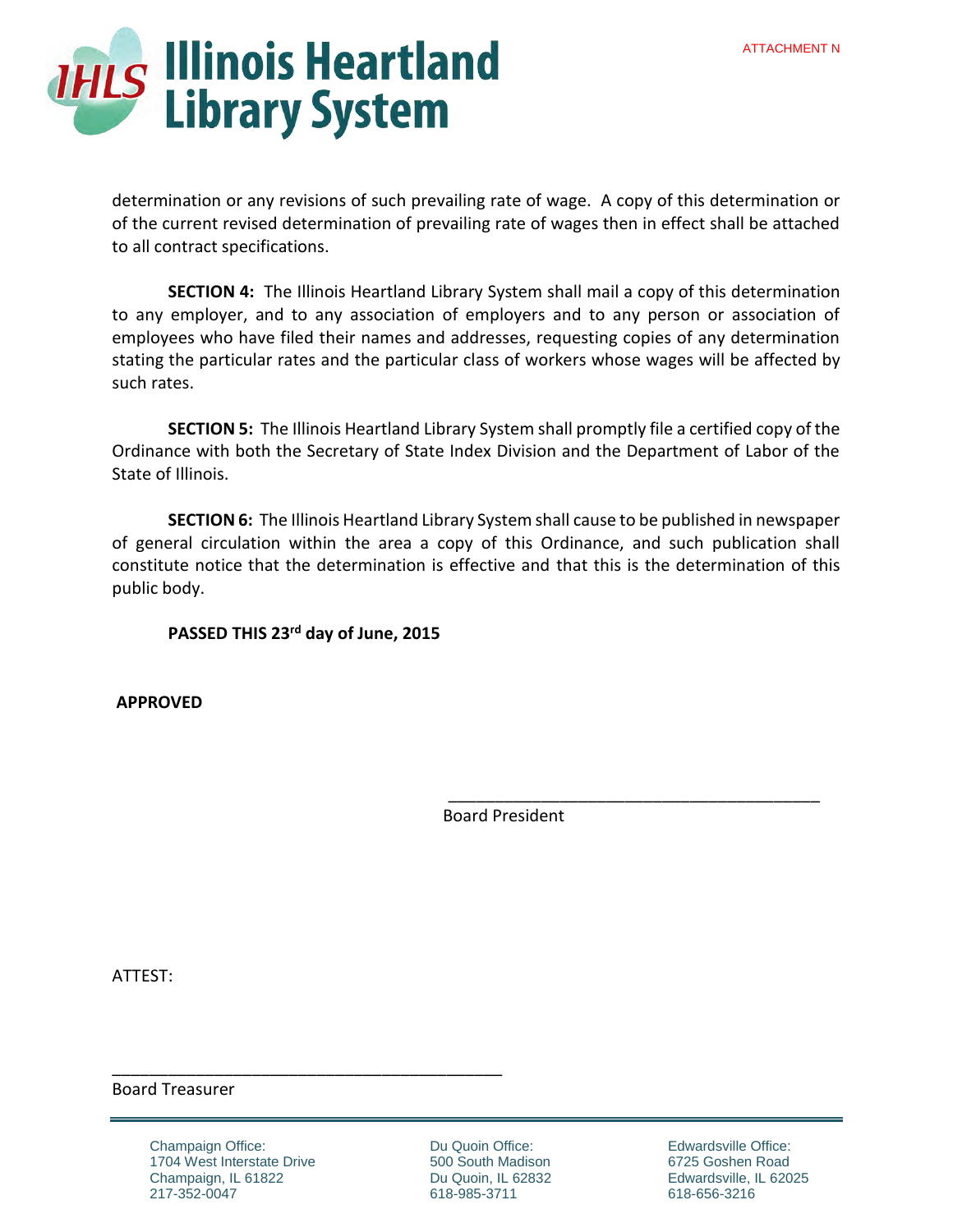

\_\_\_\_\_\_\_\_\_\_\_\_\_\_\_\_\_\_\_\_\_\_\_\_\_\_\_\_\_\_\_\_\_\_\_\_\_\_\_\_\_\_\_\_

## **CERTIFICATE**

I, the undersigned, Treasurer of the Board of Directors of the Illinois Heartland Library System, do hereby certify that the above and foregoing is a true, perfect and correct copy of the Resolution Determining Prevailing Wage Rates duly adopted at a meeting of the Board of Directors of the Illinois Heartland Library System held on June 23, 2015.

**IN WITNESS WHEREOF**, I have hereunto set my hand and affixed the seal of the Illinois Heartland Library System this **23rd day of June, 2015.**

Treasurer

Champaign Office: 1704 West Interstate Drive Champaign, IL 61822 217-352-0047

Du Quoin Office: 500 South Madison Du Quoin, IL 62832 618-985-3711